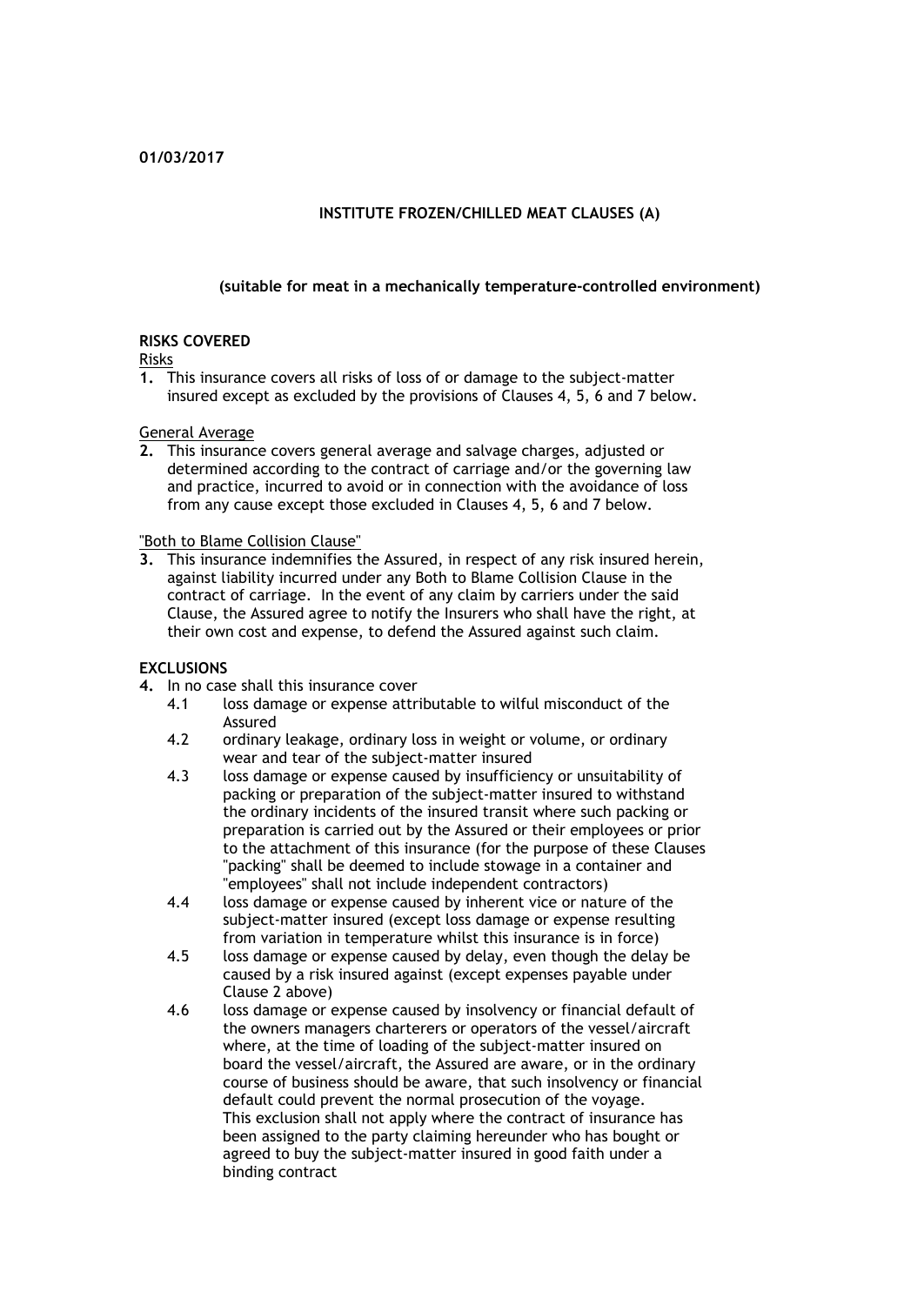- 4.7 loss damage or expense directly or indirectly caused by or arising from the use of any weapon or device employing atomic or nuclear fission and/or fusion or other like reaction or radioactive force or matter
- 4.8 loss damage or expense arising from any failure of the Assured or their employees to take all reasonable precautions to ensure that the subject-matter insured is kept in refrigerated or, where appropriate, properly insulated and cooled space.
- **5.** 5.1 In no case shall this insurance cover loss damage or expense arising from
	- 5.1.1 unseaworthiness of vessel or craft or unfitness of vessel or craft for the safe carriage of the subject-matter insured, where the Assured are privy to such unseaworthiness or unfitness, at the time the subject-matter insured is loaded therein
	- 5.1.2 unfitness of container or conveyance for the safe carriage of the subject-matter insured, where loading therein or thereon is carried out prior to attachment of this insurance or by the Assured or their employees and they are privy to such unfitness at the time of loading.
	- 5.2 Exclusion 5.1.1 above shall not apply where the contract of insurance has been assigned to the party claiming hereunder who has bought or agreed to buy the subject-matter insured in good faith under a binding contract.
	- 5.3 The Insurers waive any breach of the implied warranties of seaworthiness of the ship and fitness of the ship to carry the subject-matter insured to destination.
- **6.** In no case shall this insurance cover loss damage or expense caused by
	- 6.1 war civil war revolution rebellion insurrection, or civil strife arising therefrom, or any hostile act by or against a belligerent power
	- 6.2 capture seizure arrest restraint or detainment (piracy excepted), and the consequences thereof or any attempt thereat
	- 6.3 derelict mines torpedoes bombs or other derelict weapons of war
	- 6.4 embargo, or by rejection prohibition or detention by any government or their agencies or departments.
- **7.** In no case shall this insurance cover loss damage or expense
	- 7.1 caused by strikers, locked-out workmen, or persons taking part in labour disturbances, riots or civil commotions
	- 7.2 resulting from strikes, lock-outs, labour disturbances, riots or civil commotions
	- 7.3 caused by any act of terrorism being an act of any person acting on behalf of, or in connection with, any organisation which carries out activities directed towards the overthrowing or influencing, by force or violence, of any government whether or not legally constituted
	- 7.4 caused by any person acting from a political, ideological or religious motive.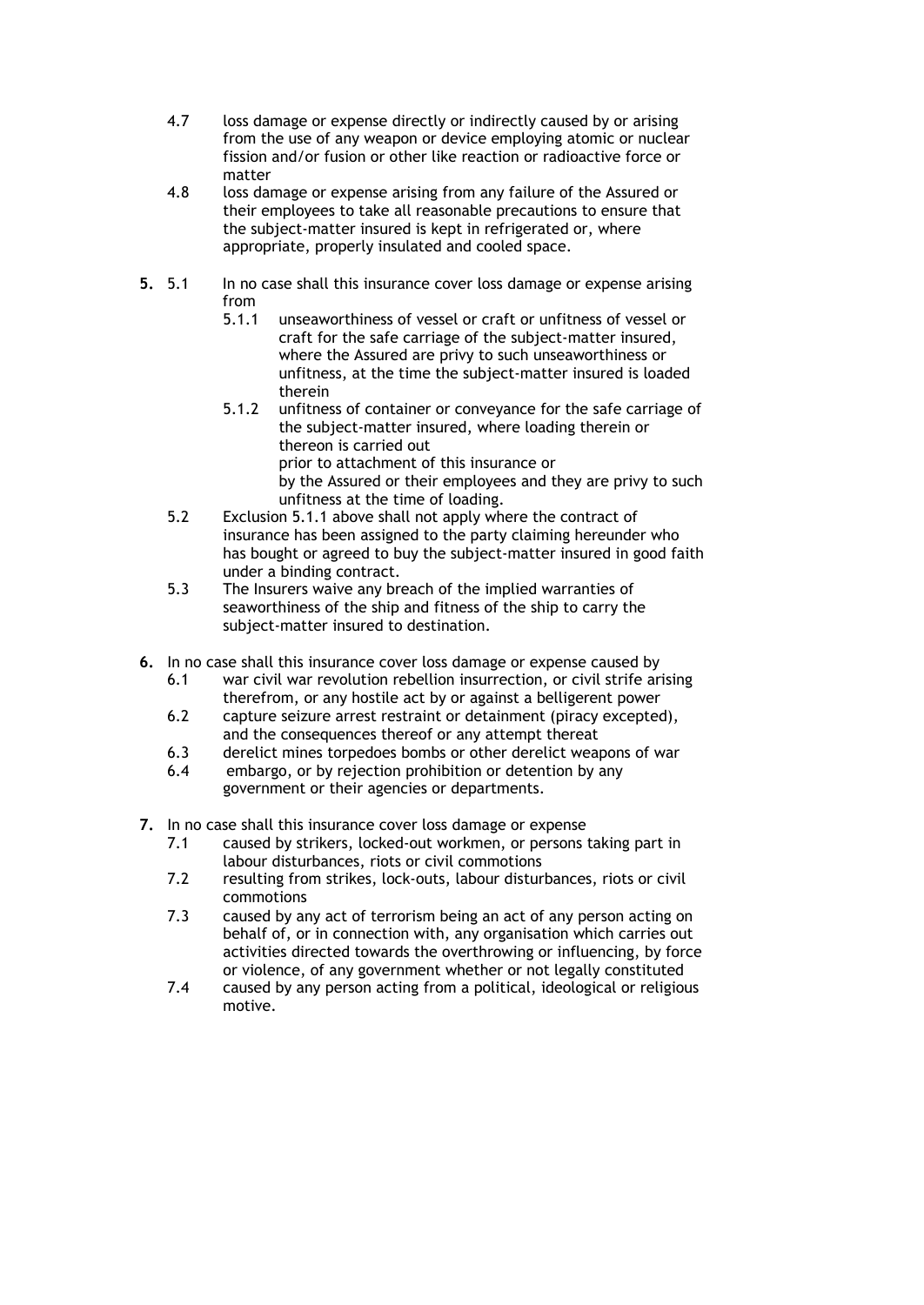#### **DURATION**

Transit Clause

- **8.** 8.1 Subject to Clause 11 below, this insurance attaches from the time
	- 8.1.1 the subject-matter insured passes into the cooling and/or freezing chambers of the works (at the place named in the contract of insurance), provided that the period in such chambers prior to shipment on board the oversea vessel or aircraft shall not exceed 60 days unless prompt notice be given to the Insurers and an additional premium paid for each further period of 30 days or part thereof. DELETE **SECTIONS** NOT APPLICABLE
	- 8.1.2 the subject-matter insured is loaded into the conveyance at the freezing/cooling works or at the cold store (at the place named in the contract of insurance) for the commencement of transit.
	- 8.1.3 of loading of the subject-matter insured into the oversea vessel or aircraft.
	- 8.2 This insurance continues during the ordinary course of transit to and whilst in  $8.2.1$ 
		- cold store at the destination named in the contract of insurance or
		- 8.2.2 any other cold store which the Assured elect to use following discharge of the subject-matter insured from the oversea vessel, or after unloading from the aircraft, at the place of discharge either
			- 8.2.2.1 for storage other than in the ordinary course of transit or
			- 8.2.2.2 for allocation or distribution.
	- 8.3 This insurance terminates either
		- 8.3.1when the Assured or their employees elect to use any carrying vehicle or other conveyance or any container for storage other than in the ordinary course of transit, or
			- 8.3.1.1 *for transit to a destination in the Continent of Europe (including Eire and the United Kingdom), U.S.A. or Canada* on the expiry of 30 days
			- 8.3.1.2 *for transit to a destination elsewhere* on the expiry of 5 days

after completion of discharge of the subject-matter insured from the oversea vessel or, after completion of unloading of the subject-matter insured from the aircraft at the final place of discharge,

whichever shall first occur.

8.4 This insurance terminates on disposal of the subject-matter insured other than by storage as in Clauses 8.2.1 or 8.2.2 above (except with the prior consent of the Insurers) or on removal from cold store before the expiry of the relevant period in Clauses 8.3.1.1 or 8.3.1.2 above.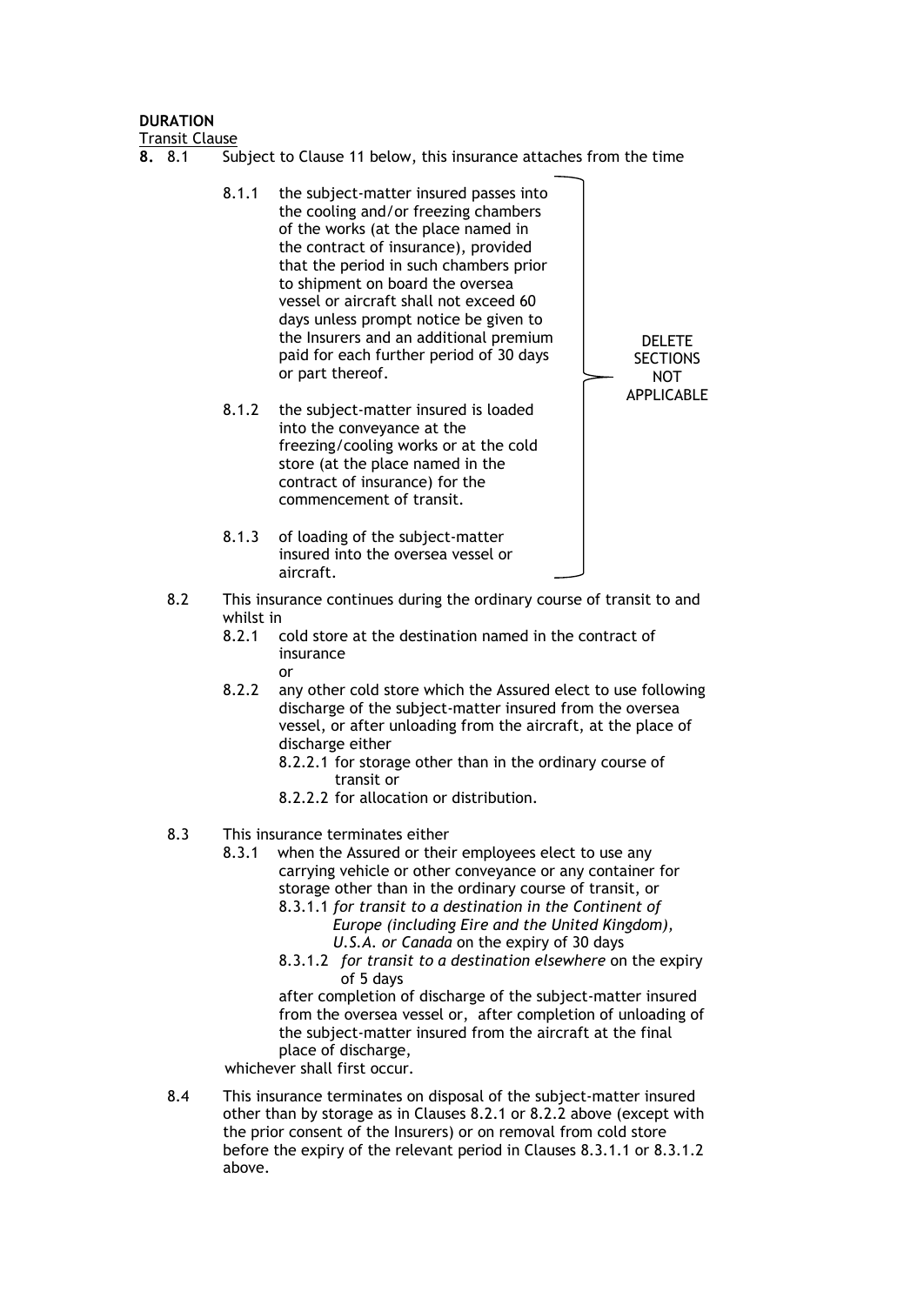- 8.5 If, after discharge overside from the oversea vessel, or after unloading from the aircraft at the final place of discharge, but prior to termination of this insurance, the subject-matter insured is to be forwarded to a destination other than that to which it is insured, this insurance, whilst remaining subject to termination as provided for in Clauses 8.3 and 8.4 above, shall not extend beyond the commencement of transit to such other destination.
- 8.6 This insurance shall remain in force (subject to termination as provided for in Clauses 8.3 and 8.4 above and to the provisions of Clause 9 below) during delay beyond the control of the Assured, any deviation, forced discharge, reshipment or transhipment and during any variation of the adventure arising from the exercise of a liberty granted to carriers under the contract of carriage.

# Termination of Contract of Carriage

- **9.** If owing to circumstances beyond the control of the Assured either the contract of carriage is terminated at a port or place other than the destination named therein or the transit is otherwise terminated before delivery of the subject-matter insured as provided for in Clause 8 above, then this insurance shall also terminate *unless prompt notice is given to the Insurers and continuation of cover is requested when this insurance shall remain in force, subject to an additional premium if required by the Insurers,* either
	- 9.1 until the subject-matter insured is sold and delivered at such port or place, or, unless otherwise specially agreed, until the expiry of 30 days after arrival of the subject-matter insured at such port or place, whichever shall first occur, or
	- 9.2 if the subject-matter insured is forwarded within the said period of 30 days (or any agreed extension thereof) to the destination named in the contract of insurance or to any other destination, until terminated in accordance with the provisions of Clause 8 above.

# Change of Voyage/Transit

- **10.** 10.1 Where, after attachment of this insurance, the destination is changed by the Assured, *this must be notified promptly to the Insurers for rates and terms to be agreed. Should a loss occur prior to such agreement being obtained cover may be provided but only if cover would have been available at a reasonable commercial market rate on reasonable market terms.*
	- 10.2 Where the subject-matter insured commences the transit contemplated by this insurance (in accordance with Clause 8.1 above), but, without the knowledge of the Assured or their employees the vessel sails/aircraft leaves for another destination, this insurance will nevertheless be deemed to have attached at commencement of such transit.

# **CLAIMS**

Insurable Interest

- **11.** 11.1 In order to recover under this insurance the Assured must have an insurable interest in the subject-matter insured at the time of the loss.
	- 11.2 Subject to Clause 11.1 above, the Assured shall be entitled to recover for insured loss occurring during the period covered by this insurance, notwithstanding that the loss occurred before the contract of insurance was concluded, unless the Assured were aware of the loss and the Insurers were not.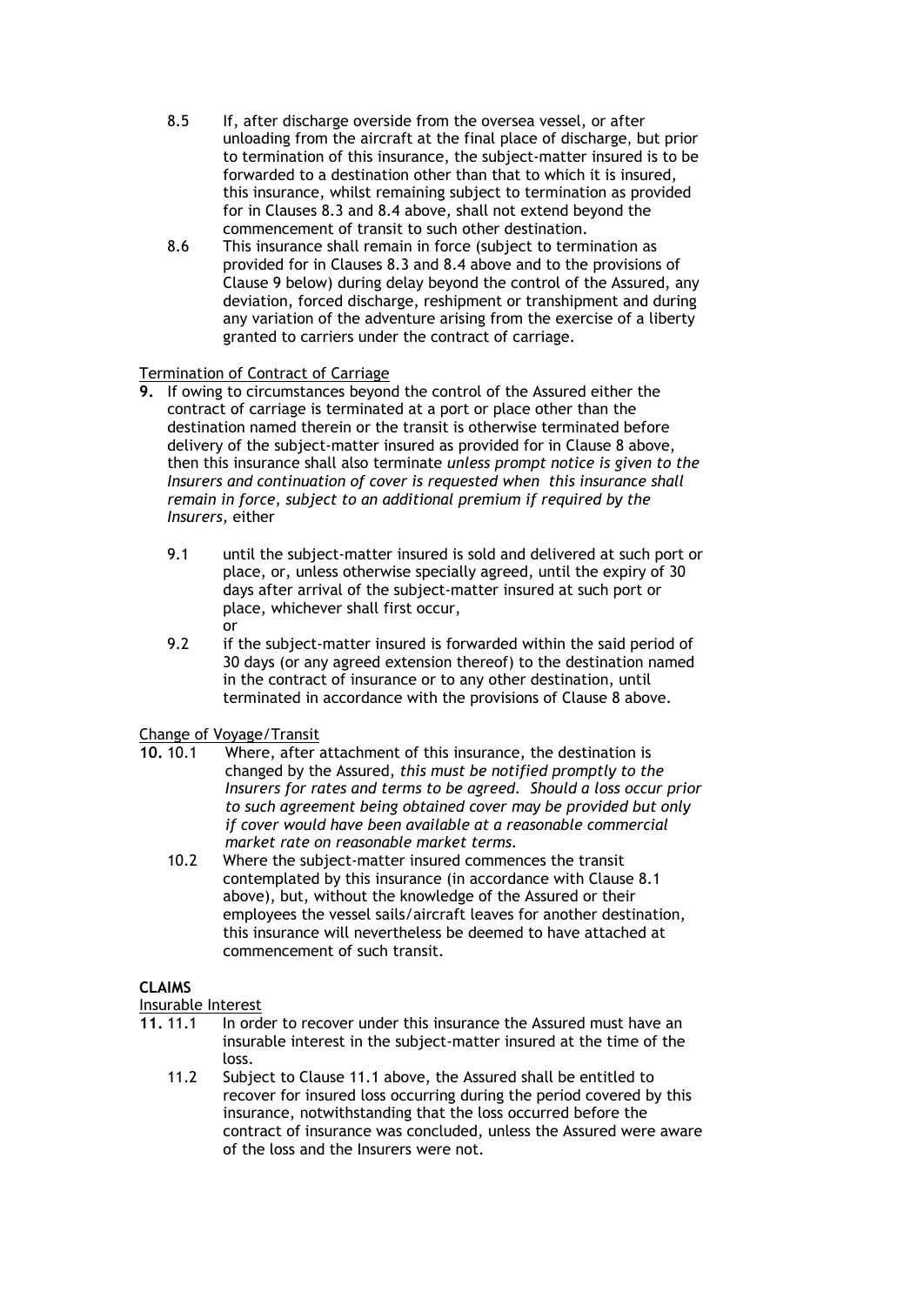#### Prompt Notice

12. Prompt notice of any loss damage or deterioration shall be given to the Insurers upon first discovery and any claim for damage or deterioration is conditional upon the Insurers having been given an opportunity to inspect such damage or deterioration before termination of this insurance.

### Forwarding Charges

**13** Where, as a result of the operation of a risk covered by this insurance, the insured transit is terminated at a port or place other than that to which the subject-matter insured is covered under this insurance, the Insurers will reimburse the Assured for any extra charges properly and reasonably incurred in unloading storing and forwarding the subject-matter insured to the destination to which it is insured.

This Clause 13, which does not apply to general average or salvage charges, shall be subject to the exclusions contained in Clauses 4, 5, 6 and 7 above, and shall not include charges arising from the fault negligence insolvency or financial default of the Assured or their employees.

### Constructive Total Loss

**14** No claim for Constructive Total Loss shall be recoverable hereunder unless the subject-matter insured is reasonably abandoned either on account of its actual total loss appearing to be unavoidable or because the cost of recovering, reconditioning and forwarding the subject-matter insured to the destination to which it is insured would exceed its value on arrival.

#### Adjustment

**15** Should the subject-matter insured or any part thereof not be shipped any claim in respect thereto shall be adjusted on the basis of its insured value less, where included, freight, duty and all charges not incurred.

#### Increased Value

**16** 16.1 If any Increased Value insurance is effected by the Assured on the subject-matter insured under this insurance the agreed value of the subject-matter insured shall be deemed to be increased to the total amount insured under this insurance and all Increased Value insurances covering the loss, and liability under this insurance shall be in such proportion as the sum insured under this insurance bears to such total amount insured.

> In the event of claim the Assured shall provide the Insurers with evidence of the amounts insured under all other insurances.

### 16.2 **Where this insurance is on Increased Value the following clause shall apply:**

The agreed value of the subject-matter insured shall be deemed to be equal to the total amount insured under the primary insurance and all Increased Value insurances covering the loss and effected on the subject-matter insured by the Assured, and liability under this insurance shall be in such proportion as the sum insured under this insurance bears to such total amount insured.

In the event of claim the Assured shall provide the Insurers with evidence of the amounts insured under all other insurances.

#### **BENEFIT OF INSURANCE**

# **17.** This insurance

17.1 covers the Assured which includes the person claiming indemnity